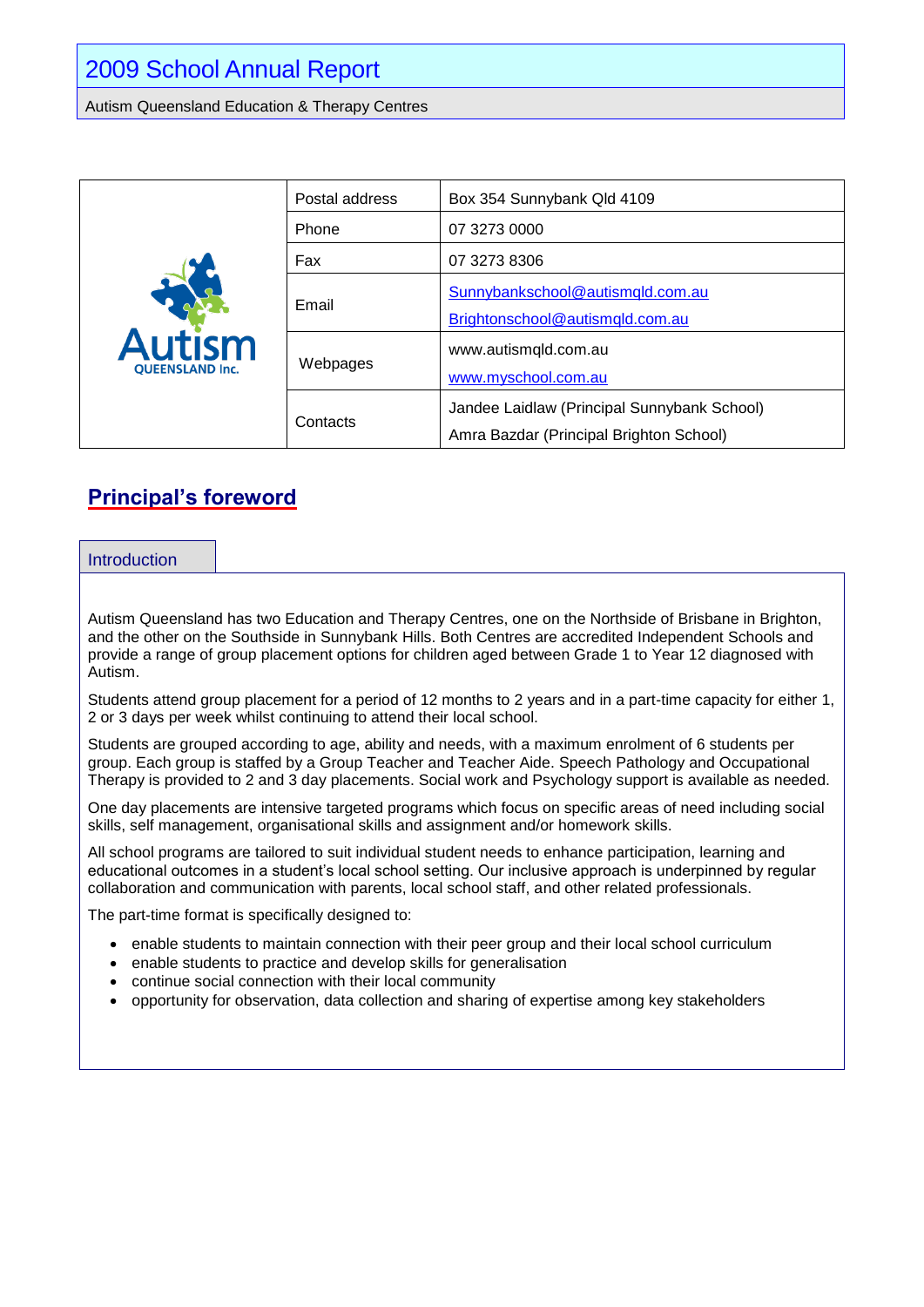## 2009 School Annual Report

Autism Queensland Education & Therapy Centres

#### School progress towards its goals in 2009

The School's social worker is researching the challenge of restricted access to mainstream education for students with Autism, as part of a PhD at the University of Queensland. The aim of the study will be to investigate the perspectives of adolescents with Autism Spectrum Disorder and their parents regarding their exclusion from mainstream school settings and the implications this may have for their long term health and well being.

Advocacy continued to be a priority and area of strength for teachers and group therapists, with results from data collected by staff indicating that at least 80% of hours dedicated to outreach support from the schools being centred on the provision of expert advice on the ASD related needs and issues affecting students, their families and mainstream Teachers. The school based psychologist and social worker further develops this area of expertise to improve case management for students and or families where needed.

Throughout 2009, the Schools continued their working relationships with local and overseas tertiary institutions. The schools hosted Occupational Therapy and Psychology students from the University of Queensland, four students through the QUT Service Learning Program, two international students through the Bachelor Programme in Social Education from the VIA University College in Denmark, two work experience students, one from St Thomas More College and the other San Sisto College .

Until 2008, both Schools were accredited to provide programs for students in grades 1 to 12. During 2009 an application was submitted to the Non State School Accreditation Board for the provision of prep age programs. This application was successful, therefore allowing the Schools from 2010, to offer programs to students from 4.5 years.

Both schools will be using the Building Education Revolution (BER) funding for additional special needs classrooms and related facilities to provide much needed space for specialised programs. The works have commenced at each site and are expected to be finalised by July 2010.

Schools continue close collaboration with student's alternative educational placements, known as 'home schools'. Annual feedback surveys are provided to all 'home schools' and parents for the cohort of students enrolled and encourage honest anonymous feedback. Every year these results provide an invaluable source of information and ideas for further improvements, strengthening of relationships, and opportunities to provide more effective and targeted services.

#### Future outlook

AQ Schools 2010 directions include:

- commitment to providing a safe and secure learning environment for all students
- providing evidence based transdisciplinary programs for students
- commitment in currency for professional development
- continuous improvement in service delivery
- commitment to tertiary placements
- transparent communication with all stakeholders
- Building the Educational Revolution (BER) buildings completed and functional
- partnering with UQ for Autism specific research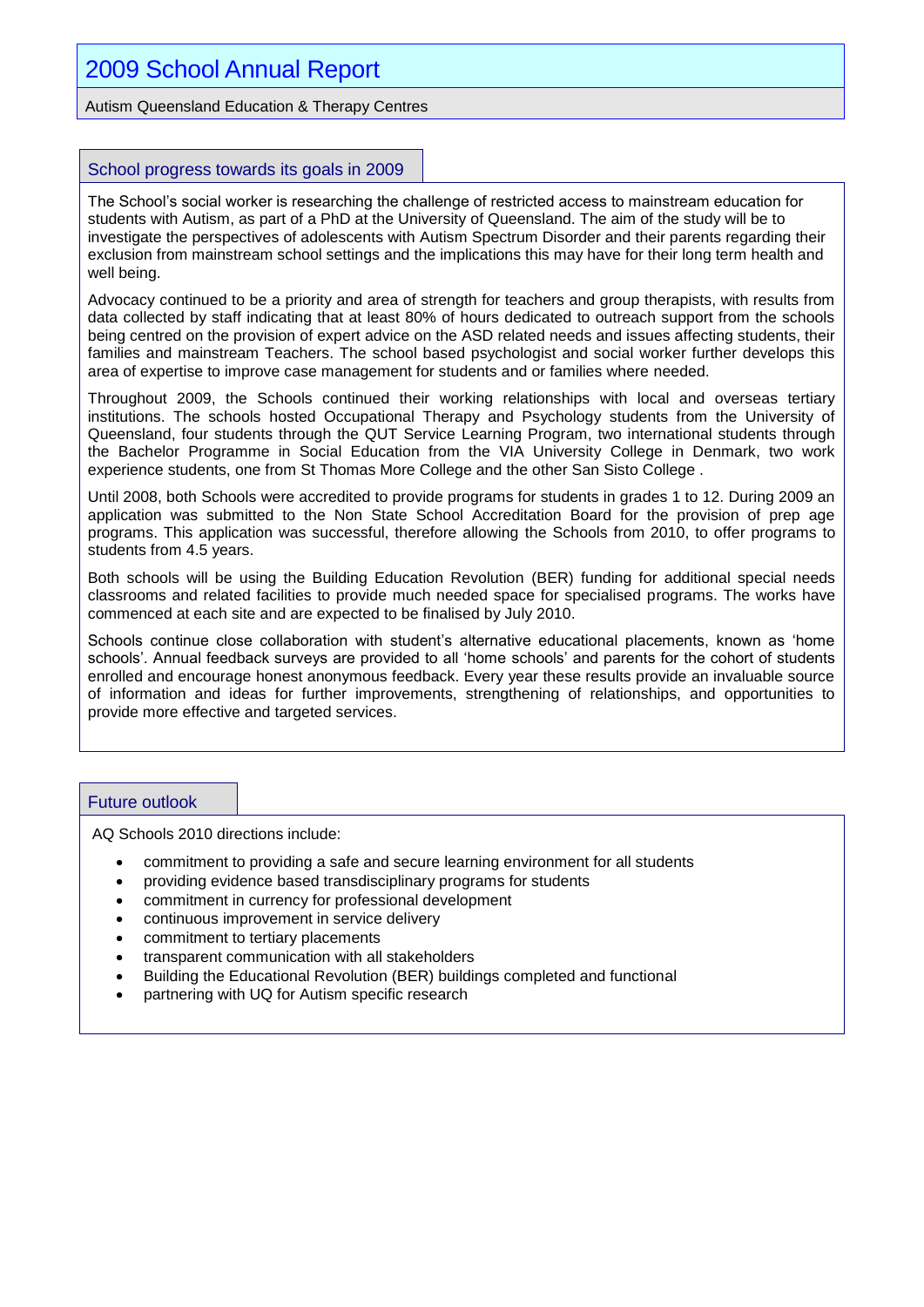#### Autism Queensland Education & Therapy Centres

#### School Profile

Coeducational or single sex: Coeducational

Year levels offered: Prep – Year 12

Total student enrolment for AQ Schools:

| <b>Total Enrolment</b> | Girls | <b>Boys</b> |
|------------------------|-------|-------------|
| 130                    | 19    | 111         |

The AQ Schools cater for students aged between Grades 1-12, and have a teaching, therapy, support and administrative staff, with a Principal located at each campus. Students are enrolled in multiage classes according to age, Autism specific needs and abilities. The Principals are members of the Senior Management Team at Autism Queensland and represent the needs of AQ's School communities in this forum.

To access group placement students must be:

- Diagnosed with Autism / Autism Spectrum Disorder (ASD)/ Aspergers Syndrome / Pervasive Developmental Disorder – Not Otherwise Specified (PDD-NOS) by a medical specialist such as a Paediatrician, Child Psychiatrist or Neurologist.
- An Autism Queensland registered client.
- Aged between Grade 1 to 12.
- Verified by an approved Educational Authority.
- Attending an alternative educational program or setting (e.g. state school, independent school, Distance Education etc).
- Able to maintain placement in a small group setting.

The multidisciplinary School team includes teachers, teacher aides, speech pathologists, occupational therapists, social worker and psychologist.

It is important to note that all students who are enrolled at an AQ School are enrolled on a part-time basis meaning that they are also enrolled in a State, Catholic or Independent School.

All classes at AQ Schools have a maximum group size of 6 students.

School Disciplinary Absences

| Count of Incidents |  |
|--------------------|--|
| Nil                |  |
| Nil                |  |
| Nil                |  |
| Nil                |  |
|                    |  |
|                    |  |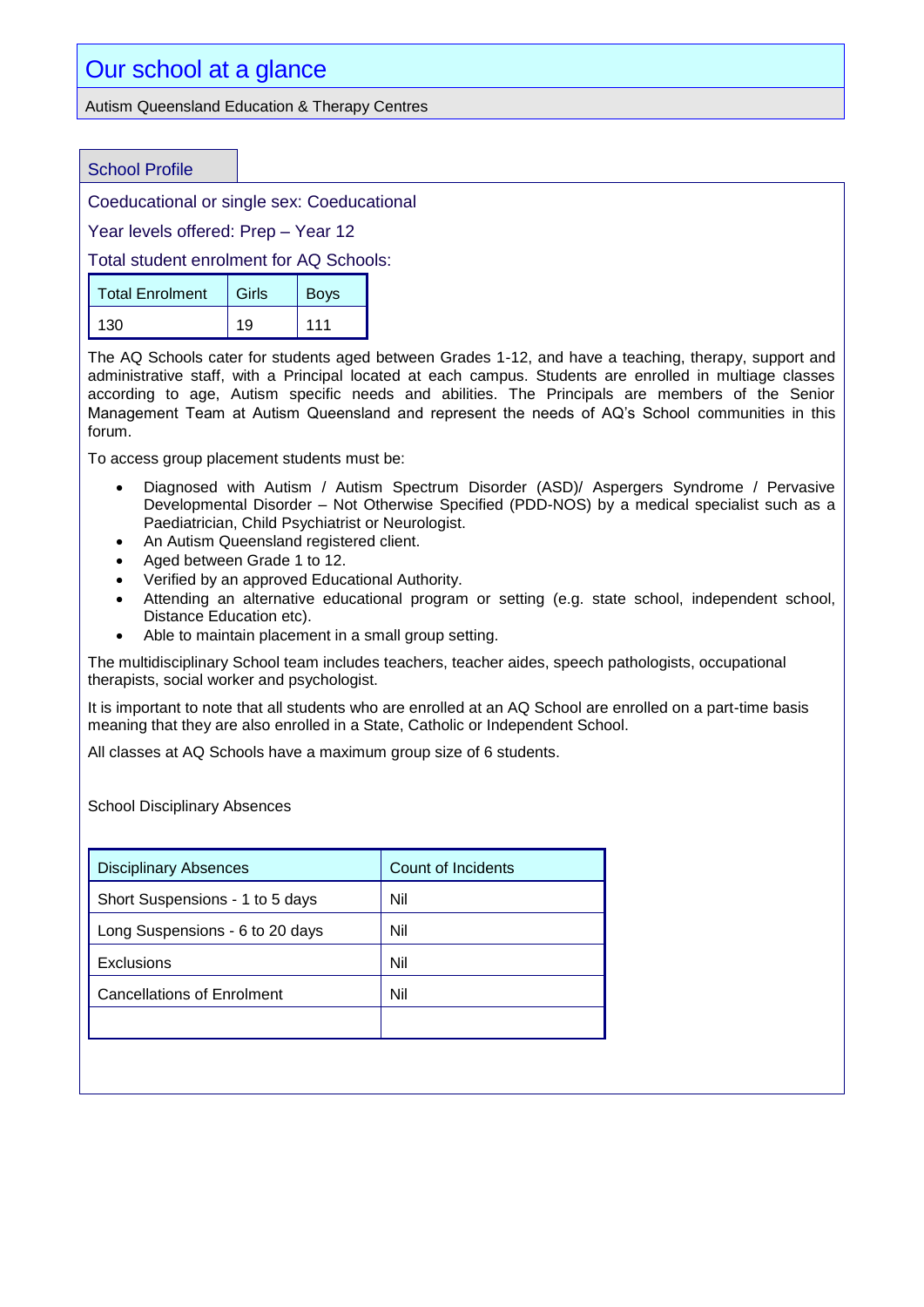Autism Queensland Education & Therapy Centres

#### Curriculum offerings

AQ delivers an autism specific curriculum linked to the Queensland Studies Authority (QSA) Key Learning Areas (KLAs) of English, Mathematics, Health and Physical Education (HPE), Studies of Society & Environment (SOSE) and Information Communication Technology (ICT).

AQ's comprehensive educational approach for school aged students is a curriculum focused on the core characteristics of Autism, these being:

- Social Skills
- **Communication**
- Sensory Information Processing
- Adaptive Behaviour
- Stress Management
- Daily Living Skills
- Community Access
- Play and Recreation Skills

This is achieved through:

- Modified academic curriculum
- Individualised programs tailored the students developmental needs and strengths
- Small group setting
- Multidisciplinary team including Teachers, Speech Pathologists, Occupational Therapists, Psychologists and Social Worker
- Inclusive programs which support students maintaining and improving participation in their local school setting
- Collaboration and consultancy with key stakeholders
- Structured learning and skill building based upon positive behaviour support techniques
- Focus on functional life skills
- Environmental modifications and supports
- **Emphasis on generalisation**
- Supported transition
- Parent education and training

The role of the AQ schools is to assist student's to develop strategies to overcome, minimise or manage the deficits associated with their Autism so that they can experience success as learners and complete their formal education.

#### How Information and Communication Technologies are used to assist learning

At AQ we aim to be able to offer our students access to high quality ICT. Through this we know students with ASD can better communicate with others, be self sufficient, achieve more at school, and be better placed for employment later in life. It has been well documented that children with ASD have an enhanced ability to learn complex computer skills easily due to their extreme focus and logical thinking. This can give our students the ability to succeed when they often have difficulty doing so.

It is important that we prepare the students at Autism Queensland for the digital learning environments of both the present and future through use of:

The internet:

- access learning materials to assist their individualised areas of interest
- be able to go online to use the internet to conduct research for school assignments
- communicate with students in other schools and countries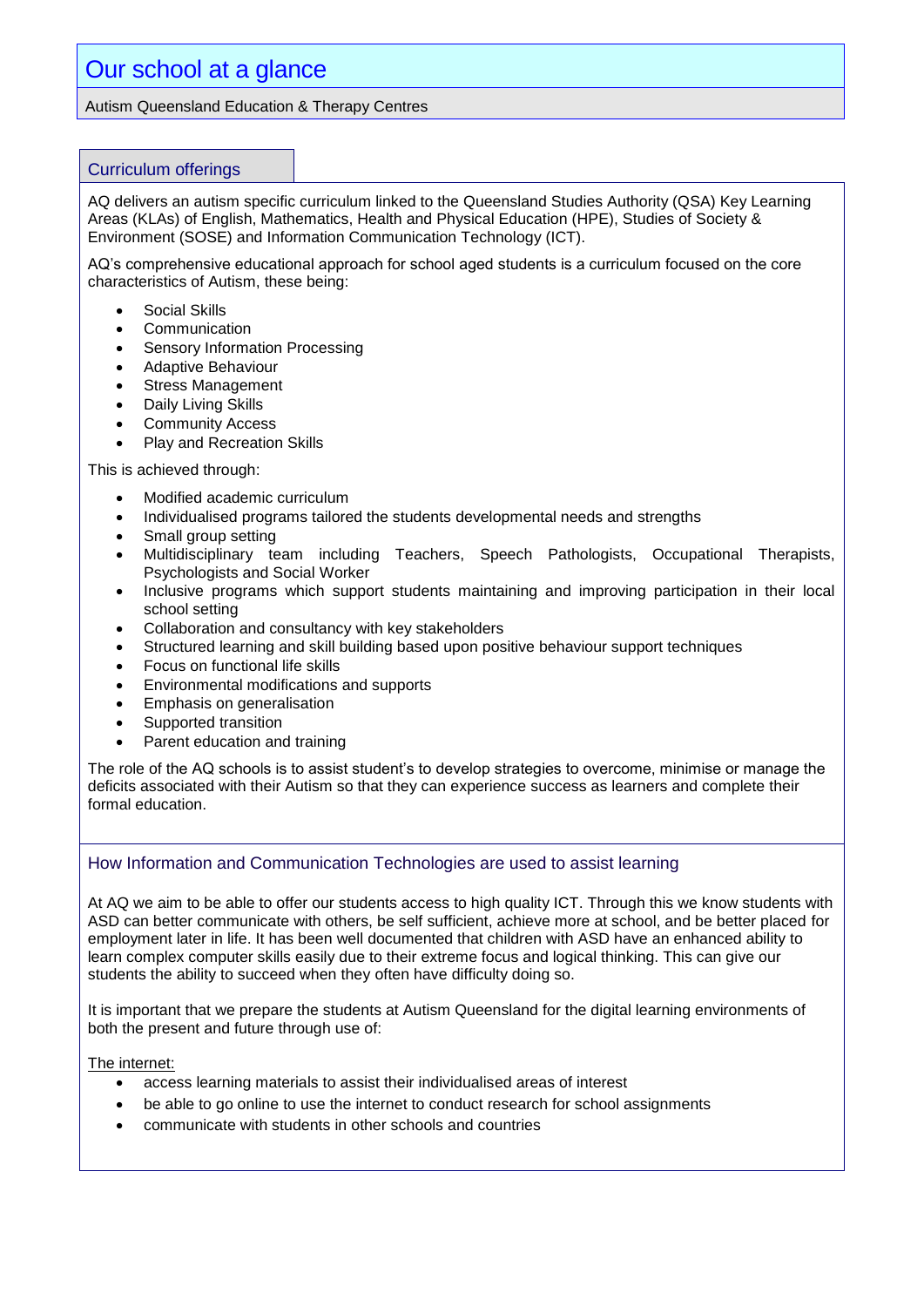Autism Queensland Education & Therapy Centres

One to one digital learning:

- students will be able to visit the computer room as a class unit and work on a range of one to one learning tasks that are individualised to their ability level e.g. reader rabbit, zoombinies, PowerPoint etc.
- engaging tasks that focus on communication and social skills.
- students will be able to continue to work and on and even enhance activities from their Education Queensland and private school placements

Collaborative learning

 students can produce quality collaborative and co-operative results utilising current best practice, dynamic and stimulating technology e.g. digital photo presentations, digital video making, recording and broadcasting pod casts, garage band soundtracks, web page design etc.

The keys to raising student achievements in both social and academic skills are to provide students with a solid foundation and to motivate them to become lifelong learners.

Technology greatly assists students with autism to accomplish this goal. It is highly engaging for students and stimulates their imaginations. Numerous research studies on the impact of technology on student learning and motivation have demonstrated this finding with remarkably similar results.

#### Social climate

AQ's philosophy and approach which permeates all aspects of service delivery, especially within the School's, is based on the following:

#### *Our Vision*

A life of choice and opportunity for people living with Autism.

#### *Our Mission*

To be a highly effective facilitator of quality outcomes that significantly enhance the lives of people with Autism.

#### *Our Values*

We value:

- The integrity of the person with ASD
- The diversity, talents and contributions of people with ASD
- The rights and confidentiality of clients
- Excellence in Service Delivery
- Open communication and transparent practice
- Collaborative professional and collegiate workplace relationships
- The talent, resourcefulness and commitment of families, carers, staff, volunteers and members
- Continuous improvement in all our activities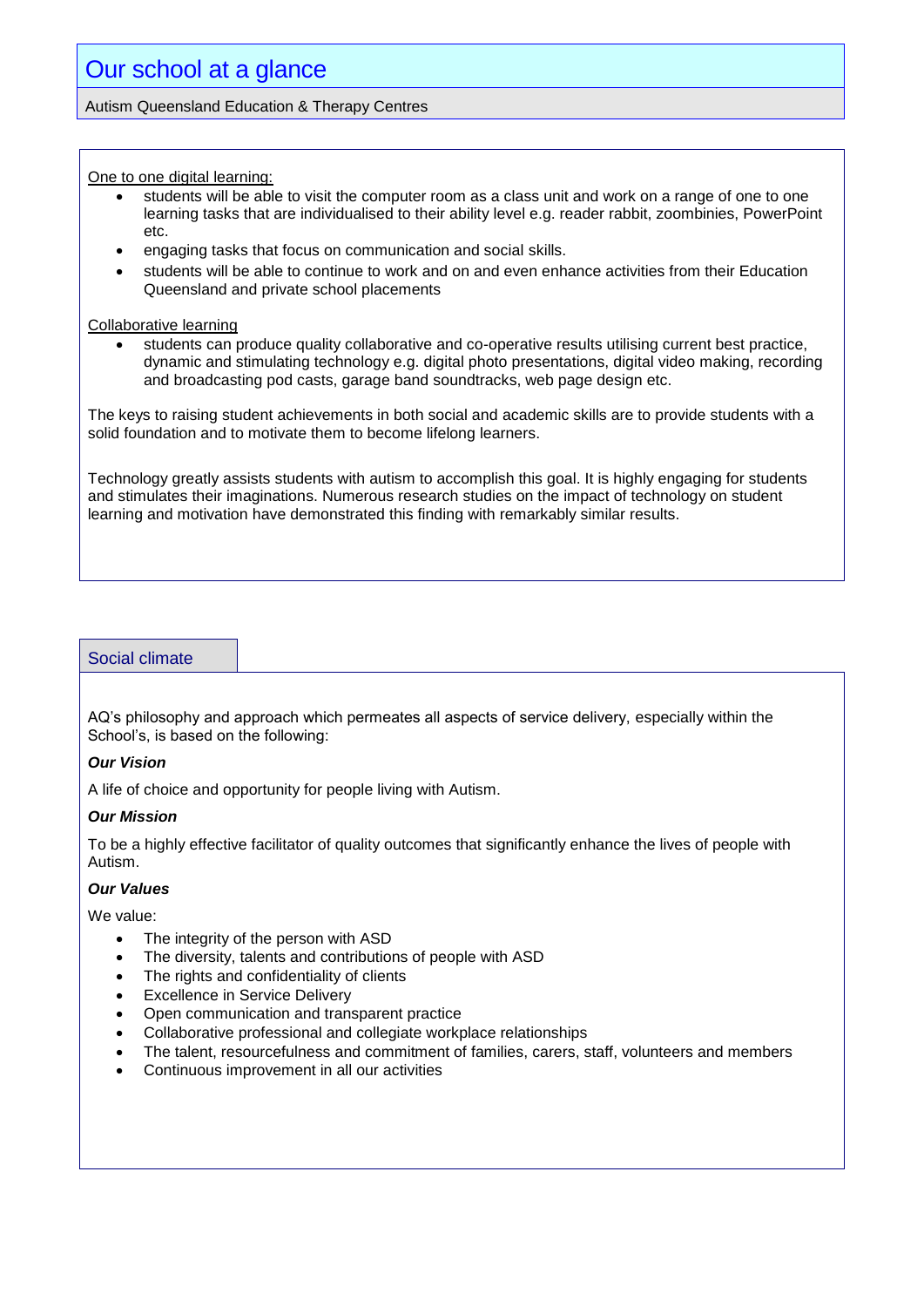#### Autism Queensland Education & Therapy Centres

### *Our Drivers* **CHANGING ENHANCING PERCEPTIONS OPPORTUNITY CHOICE** Autism Queensland's educational approach is based on the organisation's commitment to individuals with Autism, and their families. Our approach is based on the needs of the individual child and the needs identified in the student's IEP. AQ's model of services is comprehensive and does not follow any single recognised educational approach or methodology. Many of the single-strand philosophical notions (eg. discrete trial instruction or facilitated communication) have many valuable strategies but are not appropriate or sufficient for every individual. An eclectic or comprehensive approach allows teachers and therapists to use elements of several effective approaches in a way that meets the needs of each child. "There is consensus among well respected scholars in the field of Autism that there is no empirical basis for recommending one approach or endorsing a single program as being superior for all individuals with ASD" (Dunlop & Fox, 2002; Heflin & Simpson 1998a).

The goal we have for all students enrolled in a group placement at the AQ's Schools is to develop in all students the skills that will enable them to participate to the fullest extent in their home school and local community. In providing this, AQ follows the "Principles for Effective Education in ASD" (Jordan, R; 2005).

These are to:

- reduce stress
- harness the strengths and interests of students
- compensate for weaknesses
- develop independence
- increase social and emotional understanding
- improve communication
- facilitate flexibility

#### Parent, student and teacher satisfaction with the school

The intense nature of the working relationship with AQ staff and their student's families and their associated communities provides ongoing and open opportunity for informal feedback. Parents are welcomed and encouraged at all times to offer feedback and suggestions, with IEP meetings usually (but not limited) providing a natural environment for such discussion. This feedback over the last few years has provided invaluable insight to the needs and aspirations of the ETC's community but especially established the basis for changes made to improved placement options and programming.

Annual feedback surveys to both parents and home school staff across ETC's continue to indicate that AQ performs well in its endeavours to match its programs and curriculum to the needs of its students.

2009 feedback results indicated:

- over 96% of parents felt that placement had met their child's major concerns
- over 96% of parents reported that they had been able to successfully use the strategies and information provided by AQ staff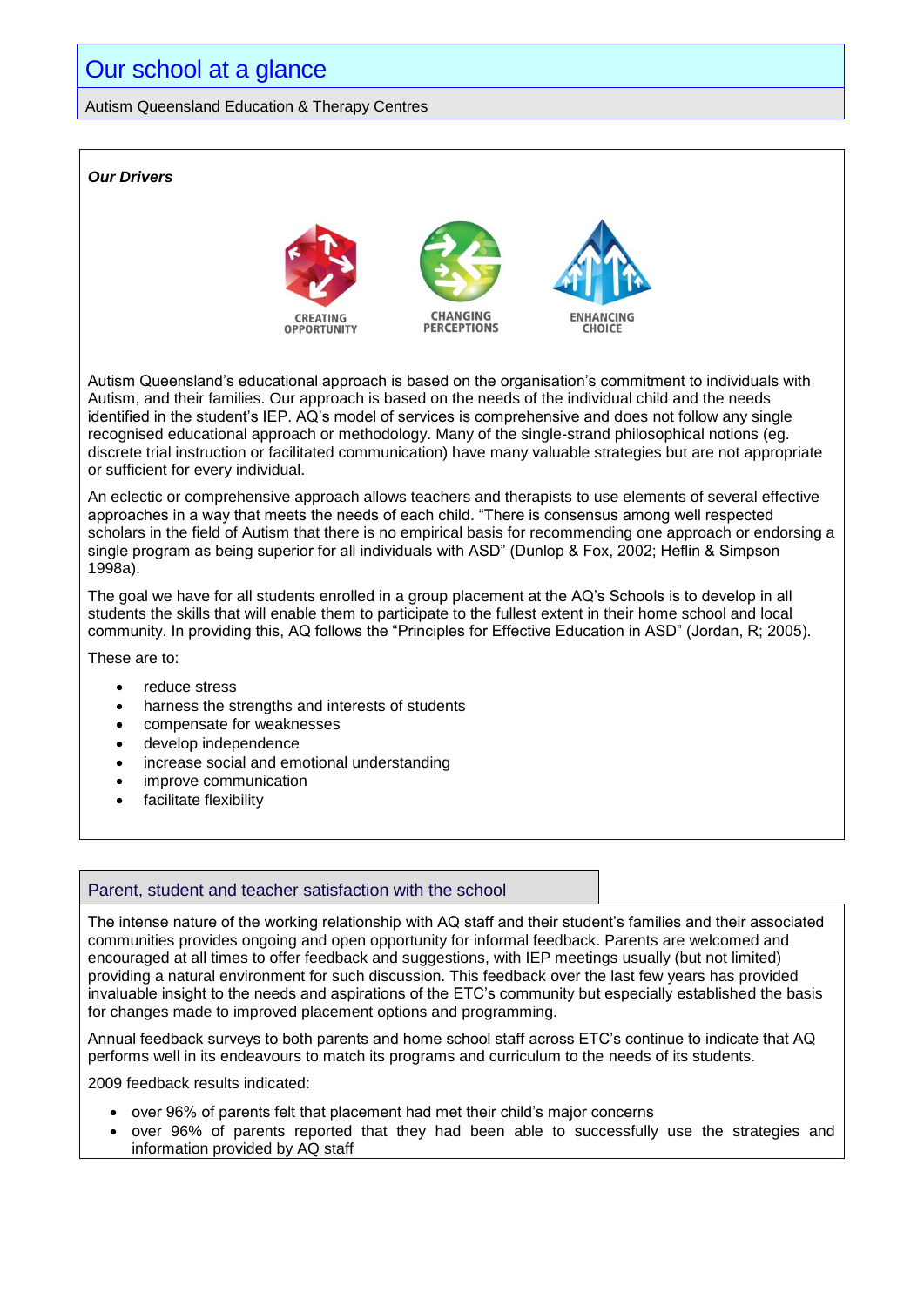#### Autism Queensland Education & Therapy Centres

- over 95.8% of parents reported that communication, social skills and stress management were the priority ASD specific curriculum areas for their child's placement in the previous 12 month period
- over 84% of home school staff reported that a student's performance and participation had improved at their educational setting as a result of placement
- over 98% would of home school staff indicated they would recommend placement for another student in the future

| Performance measure                                                                                                                              | Result 2009          |
|--------------------------------------------------------------------------------------------------------------------------------------------------|----------------------|
| Percentage of parents/caregivers satisfied that their child is getting a good<br>education at school                                             | 96%                  |
| Percentage of students satisfied that they are getting a good education at<br>school                                                             | see comment<br>below |
| Percentage of parents/caregivers satisfied with their child's school                                                                             | 98%                  |
| Percentage of school workforce satisfied with access to professional<br>development opportunities that relate to school and systemic initiatives | 73%                  |
| Percentage of staff members satisfied with morale in the school                                                                                  | 85%                  |

This question proved too abstract for students with Autism, with responses given being more influenced by student's immediate emotions and needs, as opposed to their understanding of the long term benefit of their placement.

#### Involving parents in their child's education.

AQ is committed to working within its school campuses in a highly collaborative model. A full range of professionals - teachers, occupational therapists, psychologists, speech pathologists, social workers, teacher aides, parents and other professionals and care givers develop appropriate Individual Education Plans (IEPs). Because of this wide involvement with goal setting and strategies, our programs are owned by the whole school and all elements of the student's human network.

This approach ensures generalisation of knowledge to other settings such as home, local school setting, and the community. Close collaboration with home school staff ensures that the skills focused on during placement are pertinent issues and required skills for the student when attending their setting.

Collaboration with parents regarding issues experienced at home or when participating in family or community activities make up the basis of community access. Home school staff are invited to visit students to see them 'in action' at AQ, and parents are scheduled for parent contact sessions each term. The philosophy behind such processes is to enhance the generalisation of skills between settings, to share ASD knowledge and strategies, and to gain regular feedback that programs and placements continue to meet student needs. AQ in recent years also introduced goal based home/school communication books to track daily progress towards IEP goals and ongoing programming needs.

Feedback from 2009 indicated that 98% parents and 98.2% of home-school teachers felt that their child/student was happy, safe and well supported in the AQ school environment. Whilst getting such information from our students would be a challenge given they range in age from 6 to 16 years of age with varying cognitive abilities, parents prove a highly reliable reporter for such information as they attend parent contact sessions each term on different days and for different sessions so are able to observe for themselves their children within the overall AQ environment and with different staff.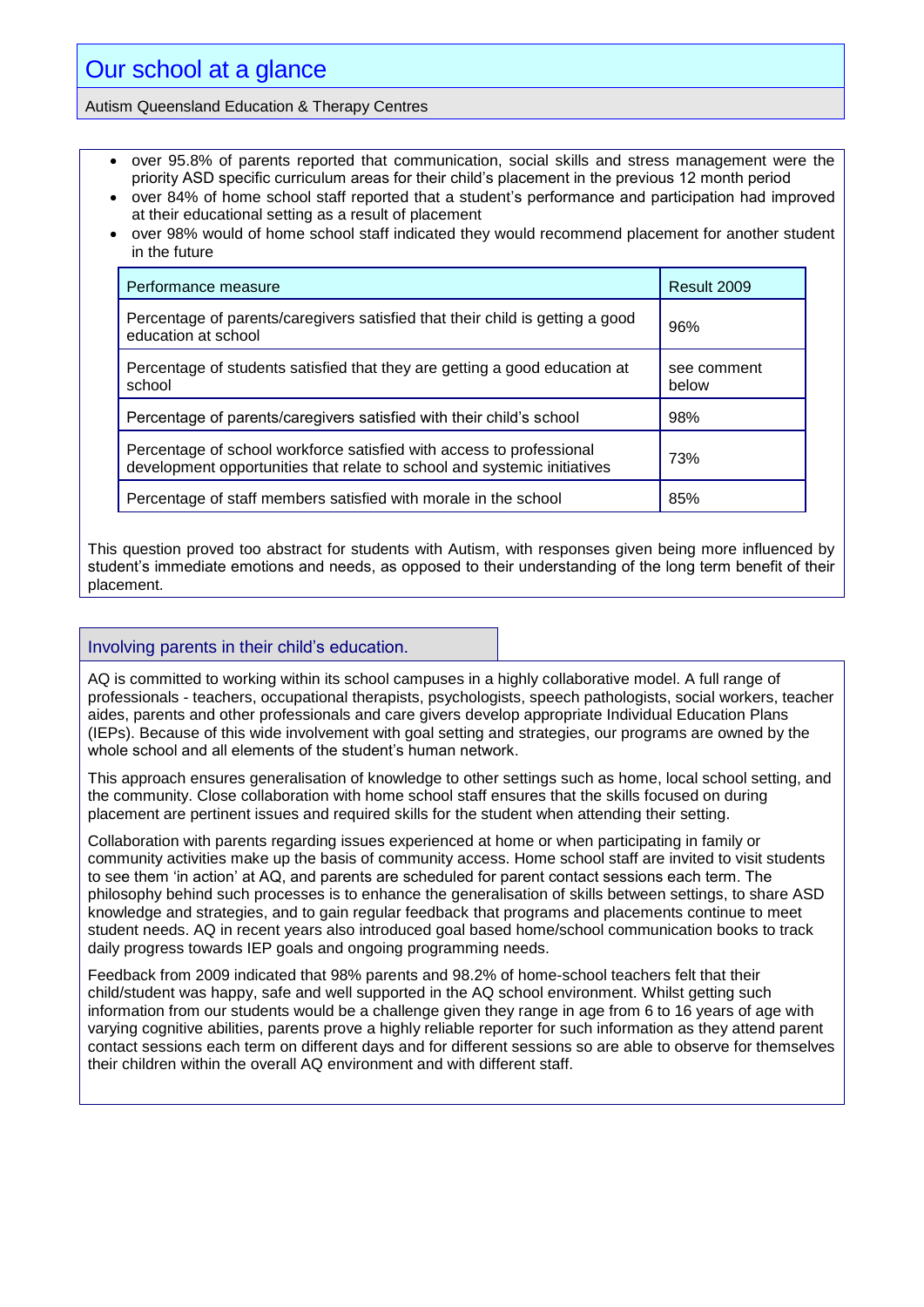# Our staff profile

Autism Queensland Education & Therapy Centres

### Staff composition, including Indigenous Staff

| <b>Workforce Composition</b> | <b>Teaching Staff</b> | Non-teaching Staff | <b>Indigenous Staff</b> |
|------------------------------|-----------------------|--------------------|-------------------------|
| <b>Headcounts</b>            | 17                    | 67                 | Nil                     |
| Full-time equivalents        | 14.1                  | 27.1               | Nil                     |

| Qualifications of all teachers and therapists. |                                                                                  |                                                                                                             |
|------------------------------------------------|----------------------------------------------------------------------------------|-------------------------------------------------------------------------------------------------------------|
| <b>Highest level of</b><br>attainment          | <b>Number of</b><br>classroom<br>teachers and<br>school leaders at<br>the school | <b>ODoctorate</b><br>$\square$ Masters<br><b>Bachelor</b> degree<br><b>ODiploma</b><br><b>O</b> Certificate |
| Doctorate                                      | $\mathbf 0$                                                                      | 23%                                                                                                         |
| <b>Masters</b>                                 | $6\phantom{1}6$                                                                  | 73%                                                                                                         |
| Bachelor degree                                | 19                                                                               |                                                                                                             |
| Diploma                                        | 1                                                                                |                                                                                                             |
| Certificate                                    | $\mathbf 0$                                                                      |                                                                                                             |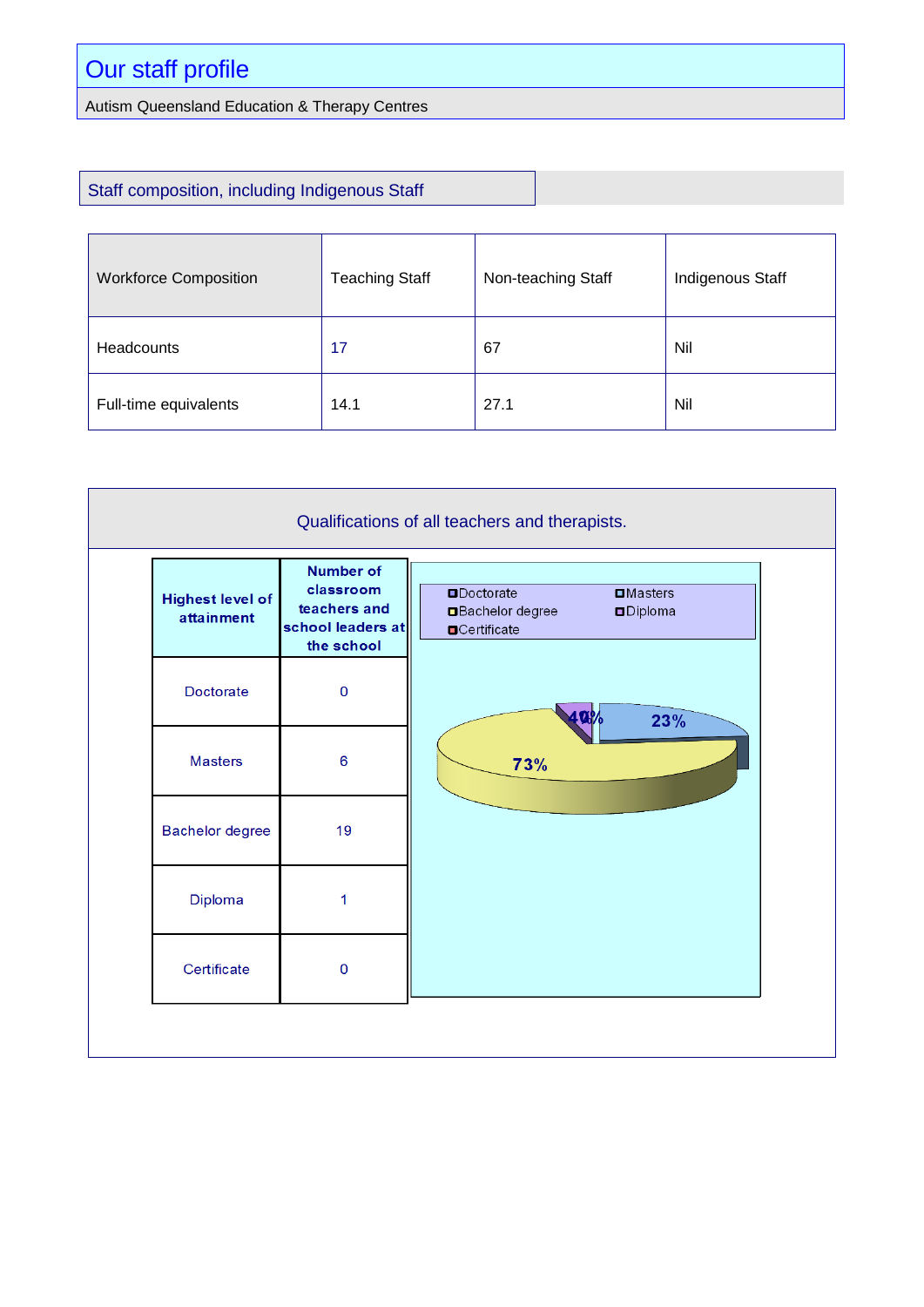## Our staff profile

Autism Queensland Education & Therapy Centres

Expenditure on and teacher participation in professional development.

The total funds expended on teacher professional development in 2009 were \$30,500.

2009 saw the continuation of discipline specific mentoring groups within the schools and across the wider organisation. This professional learning program supports a formal process for delivering evidence based practice in our school programs and practices. Under this framework staff conduct research and engage with Autism Queensland's research and development projects. To compliment this, families are also made aware of external research opportunities, with information regularly disseminated in coordination with Autism Queensland's Principal Research and Development Officer, Dr Jill Ashburner.

Professional development highlights included:

- Research Approaches to Teaching
- Dealing with Challenging Behaviour
- Literacy Programs reading, spelling, writing, phonological awareness
- Abuse & Neglect
- Move to Learn
- Education & Managing Boys Seminar
- Sexuality Issues for young children and teenagers
- Australasia Pacific Autism Conference
- Speech Pathology Australia National Conference
- PECS basic training workshop
- Working with Parents
- Effective Behaviour for Learning
- Music Therapy & Autism

The involvement of the teaching staff in professional development activities during 2009 was 100 %.